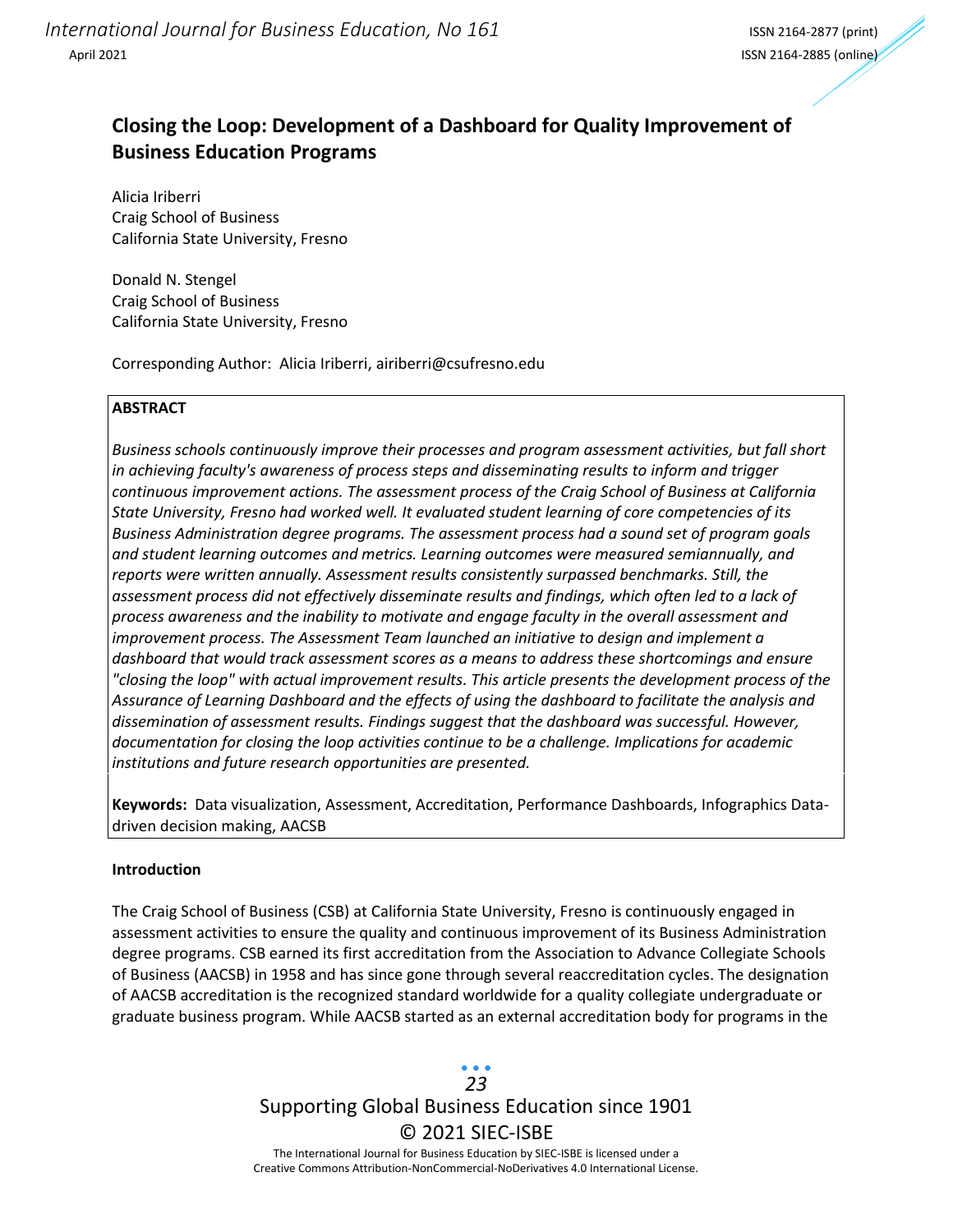United States, its domain has expanded globally, a change underscored by its renaming as AACSB International in 1997. When applicants from outside the local region, particularly applicants from outside the U.S., consider CSB's business degree programs, a designation as AACSB-Accredited is an important factor in their decision to apply and attend if accepted. CSB has also developed partnerships with non-U.S. universities, ranging from arrangements where their students attend and enroll in courses at CSB for one semester or one year for transfer credit back to their home degree programs to joint programs where students enroll in CSB courses for their last two years and earn a baccalaureate degree. The possession of an AACSB accreditation is critical to forming those partnerships.

Over the last two decades, AACSB has expanded from focusing primarily on the quality of the curriculum, faculty, and campus environment to paying close attention to student learning outcomes in terms of what happens to students after graduation and what processes are in place to ensure student learning. As such, maintaining AACSB accreditation assures CSB's students and partners that the school cares about and monitors student learning outcomes (AACSB, 2019).

Complying with the expanded AACSB standards was a driving force in motivating the subject of this paper. Early on at CSB, a sound assessment process was in place, which facilitated the collection of data, and as the accreditation demands increased, the assessment process developed further. Still, CSB needed a systematic way to track assessment metrics, such as whether the student demonstrated the ability to make decisions using support technology or to apply appropriate quantitative reasoning, in order to gather timely information. Review of assessment results can trigger improvement actions as needed, promote reassessment to ensure progress, and facilitate documentation. The process in place was weak in terms of effective communication of results, engagement of faculty, active participation, and data-driven improvement actions. Without a means to tie results to specific actions, documentation of "closing the loop" activities was a challenge. Lucio, Campbell, Detres, and Johnson (2018) explained that closing the loop means "using data and assessment results to make changes in programs, courses, pedagogy, course material and processes that impact student learning" (p. 1844). They acknowledged that closing the loop is the most challenging step in the assessment process. Indeed, CSB was systematically collecting data, but faculty were not involved enough in the analysis and were not basing improvements in their courses on the data that had been collected in previous cycles. Anfara and Donhost (2010) warned, "archiving data without analyzing and using it will not help students learn" (p. 62). Analyzing data, trying ways to improve learning, and collecting and using the data again would drive assurance of learning.

Similarly, Banta and Blaich (2010) concluded, "the most important outcome of assessment is not gathering high-quality data, generating reports, or stimulating conversations among colleagues." Instead, they prescribe, what is essential is "using the findings to revise programs accordingly." CSB acknowledged that it was time to shift from mere data collection to program improvement. The School realized that falling short in disseminating results was a deterrent to faculty engagement in assessment, which stalled continuous improvements. Addressing this shortfall would need more and better faculty participation in sharing and documenting closing the loop activities and assurance of learning.

## Supporting Global Business Education since 1901 © 2021 SIEC-ISBE The International Journal for Business Education by SIEC-ISBE is licensed under a *24*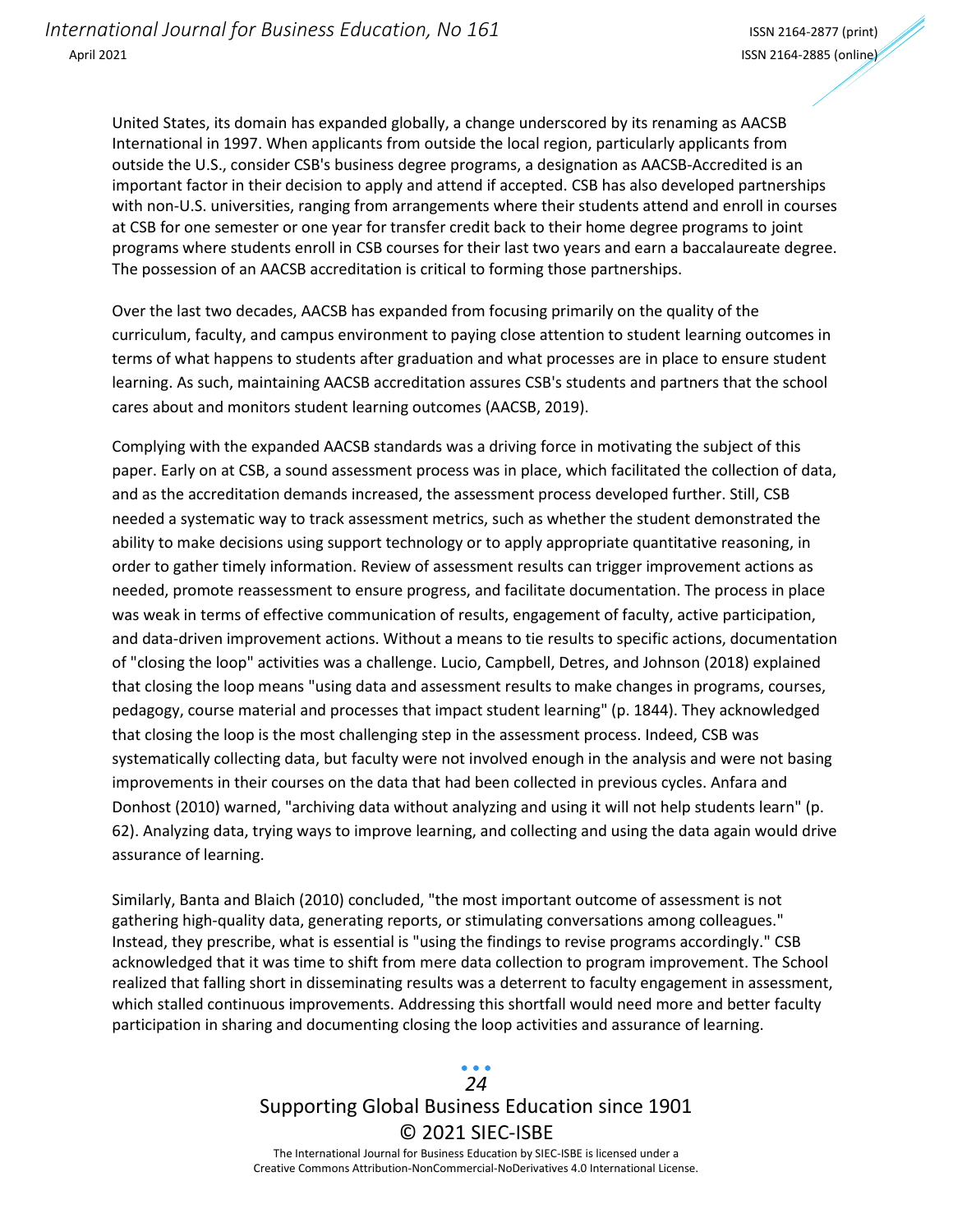Curtis (2006) wrote:

Transparency is key! If faculty is asked to put effort into assessment but is none the wiser about what their efforts result in, there is no incentive for them to put in any effort at all. By sharing results and how you are using that data for continuous improvement, you might give faculty new insight into the importance of assessment and how it benefits their students, programs, and the institution as a whole.

Likewise, Provezis (2011) highlighted that both sharing assessment data and ensuring data is "digestible" foster interest in assessment results, triggers discussions on improvement actions, and ensures faculty involvement.

CSB launched an initiative that resulted in the development and implementation of an Assurance of Learning Dashboard (Iriberri & Jacobs, 2020). The goal of the initiative was to develop a dashboard that would "visually display goals, current status, and trends over time, presenting data from a wide variety of sources clearly and concisely and providing users with the ability to drill down to identify challenges and opportunities" (Shroyer, 2016, p. 517). The resulting dashboard would disseminate results in an easy to understand graphical presentation to faculty. It would be Web-based for easy access, thereby facilitating the quick review, interactive analysis, and interpretation of results that would trigger and support program improvement actions. The end goal was to create a closer connection between the actions faculty would take and the reassessment results to ensure the authentic data-driven continuous improvement of the programs.

In the following sections, we describe the development and implementation of the Assurance of Learning Dashboard (the Dashboard) at CSB. The goals of this project were:

- a. To facilitate the summarization and analysis of assessment results
- b. To facilitate the dissemination of assessment results to faculty and other stakeholders
- c. To present assessment results in a Web-based easy-to-read, visual format
- d. To promote faculty engagement in assessment and closing-the-loop activities
- e. To support the implementation and documentation of improvement actions

#### **Literature Review**

Performance dashboards, as defined by Eckerson, are "multilayered applications built in a business intelligence and data integration infrastructure that enables organizations to measure, monitor, and manage business performance more effectively" (Eckerson, 2010; Few 2006). Negash and Gray (2004) regarded performance dashboard as one of the most useful analysis tools in the Business Intelligence category. Eckerson explained that performance dashboards allow people to:

> Supporting Global Business Education since 1901 © 2021 SIEC-ISBE The International Journal for Business Education by SIEC-ISBE is licensed under a *25*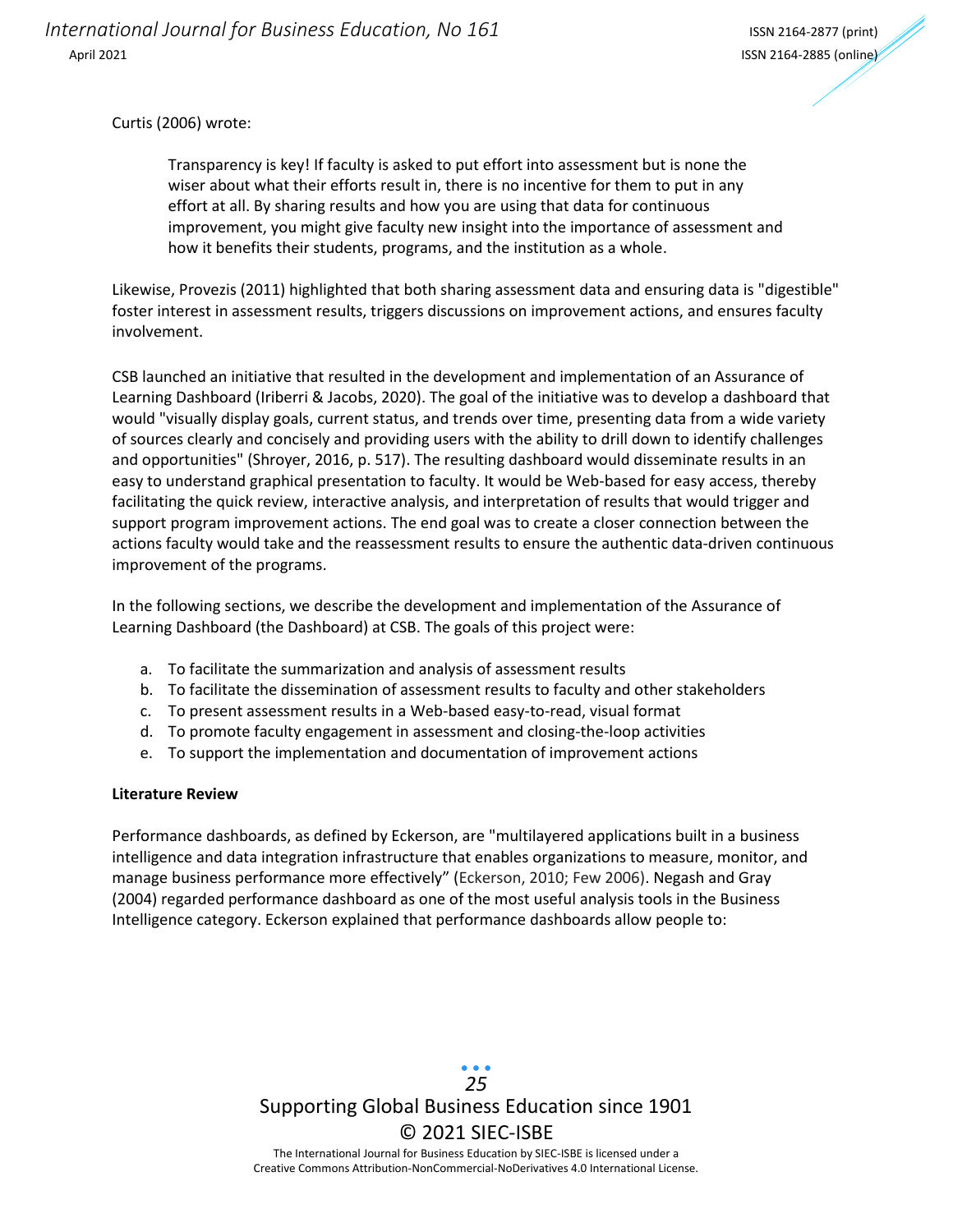- Monitor critical business processes and activities using metrics of business performance that trigger alerts when potential problems arise
- Analyze the root cause of problems by exploring relevant and timely information from multiple perspectives and at various levels of detail
- Manage people and processes to improve decisions, optimize performance, and steer the organization in the right direction

Among the various benefits of performance dashboards, increased motivation and delivery of actionable information coincide with the goals of this project at CSB. Eckerson stated, "by publicizing performance measures and results, performance dashboards increase the motivation of business people to work harder in the areas being measured" (p. 8). He added, "performance dashboards provide actionable information—data delivered in a timely fashion that lets users take action to fix a problem, help a customer, or capitalize on a new opportunity before it is too late" (p. 9). Bremser and Wagner (2013) stated, "the potential benefits of dashboards include improving the entity's ability to quickly monitor progress in achieving goals, enhancing efficiency and responding to business events, and improving planning" (p. 63). These statements indicate that dashboards could potentially be the approach needed to encourage faculty engagement in closing the loop activities and thus seem the proper fit for CSB's needs for tracking assurance of learning and ensuring continuous improvement.

Research on dashboards in business organizations is limited. It is even more limited in the adoption of dashboards for the assessment of the quality of educational programs or assurance of student learning. Undoubtedly, dashboards are valuable to business organizations in supporting their decision making and performance management. However, the use of dashboards in public organizations, especially in academic institutions, is scarce and focused narrowly in only two areas. One focus area is reporting of indicators on student enrollment, demographics, retention, and graduation to monitor institutional effectiveness (Denwattana and Saengsai, 2016; Lucio et al., 2018; Schwendimann et al., 2017; Muntean, Sabau, Bologa, Surcel, Florea, 2010). The other focus area is reporting of indicators on the degree of learners' interaction with course material (e.g., textbooks) and its impact on student performance in tests. The latter focus is rapidly gaining interest and is being labeled as Learning Analytics (Martin, Ndoye, and Wilkins, 2016; Roberts, Howell, and Seaman, 2017; Sclater, Peasgood, and Mullan, 2016). A thorough review of the literature of dashboards used to monitor student learning outcomes in business education did not yield results. A few articles were identified in the area of clinical medical education, which seems to be at the forefront of research in developing dashboards to assess student learning for program quality improvement (Shroyer, 2016; Thoma, Bandi, Carey, Mondal, Woods, Martin, and Chan, 2020. The focus of this article is on the development and use of dashboards to assess student learning to ensure continued improvement of business education.

### **Methodology**

In the 2017-18 academic year, CSB initiated the design and implementation of the Assurance of Learning Dashboard (the Dashboard). The goal was to build a dashboard that would help disseminate assessment results and would be accessible to all faculty. The Dashboard would display in a single screen assessment results and trends that would, as described by Yigitbasioglu and Velcu (2012), allow faculty "to identify, explore, and communicate problem areas that need[ed] corrective action" (p. 44). The development and

# Supporting Global Business Education since 1901 © 2021 SIEC-ISBE The International Journal for Business Education by SIEC-ISBE is licensed under a *26*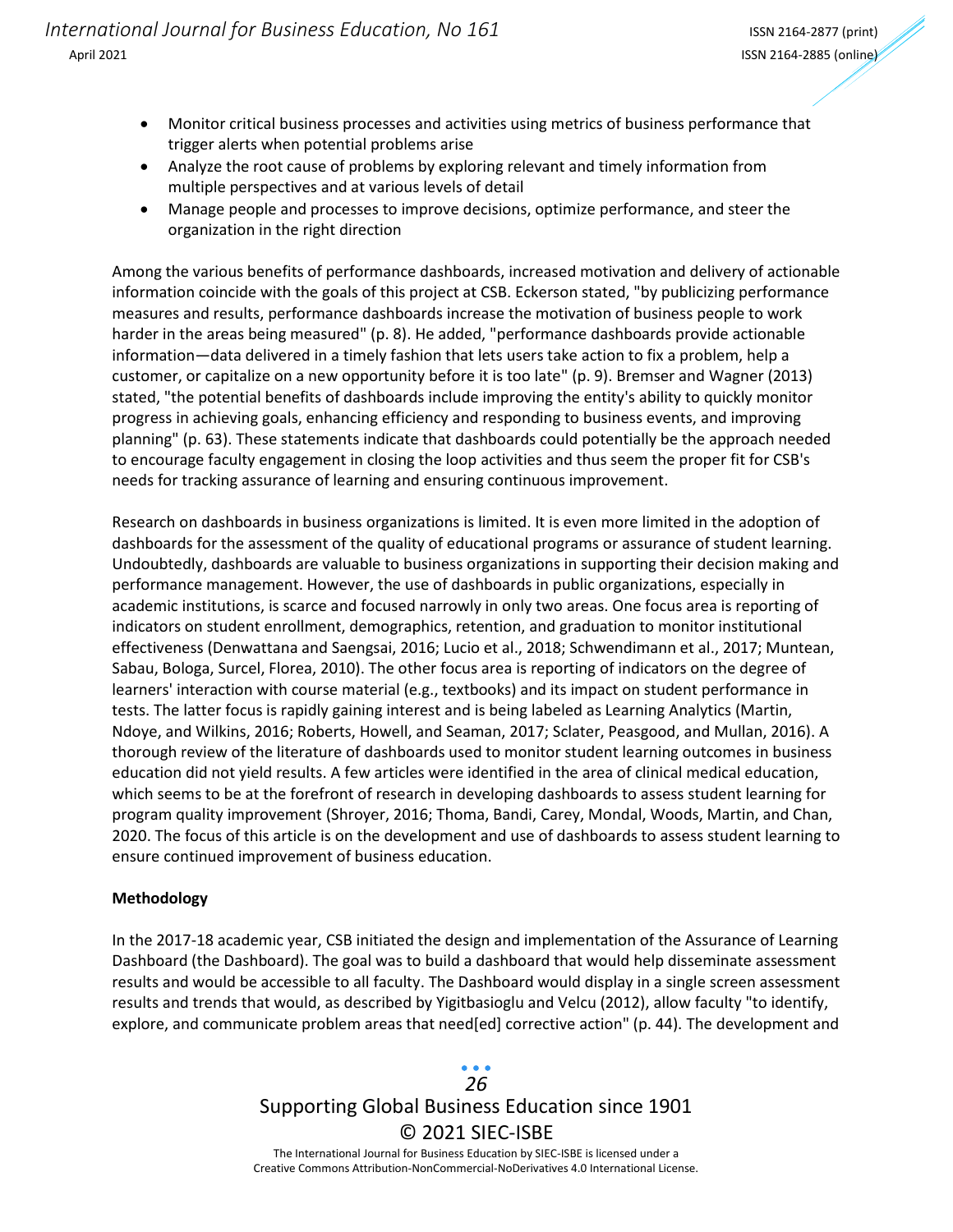implementation of the Dashboard followed a designed-based research approach by going through a series of iterative phases. The objective was to create a dashboard that would meet CSB's closing-theloop needs.

The design-based research approach shares commonalities with the design science research approach in information systems, which was promoted by Hevner, March, Park, and Ram (2004). Both approaches originated from the work of Herbert Simon (2019). McKenney and Reeves (2019) described the designbased research approach as an "authentic contextually aware, collaborative, theoretically focused, methodologically diverse, practical, iterative, and operation-oriented" process (Thoma et al., 2020, p. 18). With the support of CSB faculty and administrators, this project was initiated in the 2017-18 academic year and assigned to the CSB Assessment Team. Faculty in the Assessment Team were coordinators of courses where outcome assessment occurred. The bulk of the underlying research for the project was conducted by one of the coauthors (Iriberri), who assembled a team of collaborators that included two MBA students and two undergraduate seniors specializing, one in Data Analytics and another in Graphic Design. The research was supported by a grant from the University's Office of Institutional Effectiveness and monitored by the CSB Associate Dean (coauthor Stengel.) This project was deemed ethical-review exempt research.

The process went through four iterative phases: 1) Analysis and exploration, 2) Design and construction, 3) Evaluation and reflection, and 4) Implementation and spread (McKenney and Reeves 2019; Thoma et al., 2020). This section discusses each phase. The development of the Dashboard was also informed by business literature on performance dashboards. Bremser and Wagner (2013) outlined five steps in developing a dashboard. These steps are define objectives, define metrics, seek user input, build an initial dashboard and test, and publish and monitor its use. These authors stressed the need to solicit user input since this input is essential for a successful project and emphasized the need for visual design, interactivity, and the use of art and background to engage the users and enhance their experience.

#### **Phase 1. Analysis and Exploration**

The Assessment Team implemented the current Business Administration (BA) Student Outcome Assessment Plan (SOAP), which has been in place since the 2014-15 academic year. The SOAP includes the nine student-learning outcomes (SLOs) shown in Figure 1. Note that there are two SLOs for Global awareness.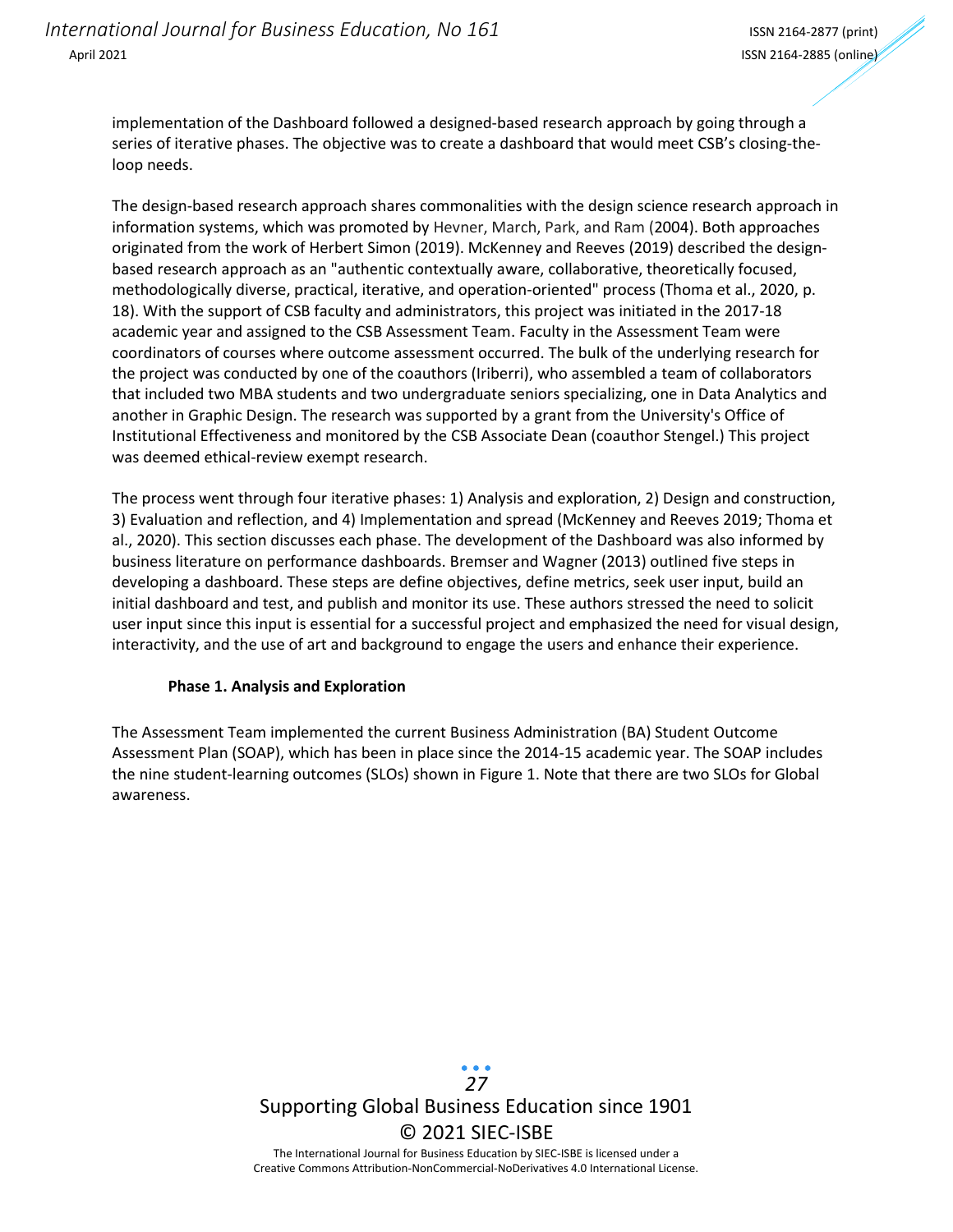#### **Figure 1: Program goals.**

Business Administration graduates will:

Have discipline-specific knowledge

SLO 1: Demonstrate comprehension of all functional areas of business (e.g., accounting, finance, marketing, organizational behavior, human resources, legal and social issues, and information systems, among others). Make judgments utilizing business decision support and productivity tools

*SLO 2:* Demonstrate the ability to make data-informed judgments utilizing spreadsheets and other analytical tools and technology.

Work effectively with others

SLO 3: Demonstrate the ability to work effectively with other people through effective teamwork practices and to contribute substantively to a group product.

Demonstrate an understanding and appreciation for global, cultural, and ethical values

SLO 4.1: Demonstrate awareness of global business environments and cultural diversity in addressing business problems.

SLO 4.2: Apply often-conflicting ethical theories to manage their behavior in business situations. Demonstrate professional development with applied experience in business

SLO 5: Demonstrate professional career development as a result of at least one applied experience in business.

Meet core competency in oral communication

SLO 6: Prepare and deliver a coherent, professional oral presentation on a business issue.

Meet core competency in written communication

SLO 7: Demonstrate the ability to write a clear, concise, well-organized, and properly framed analysis of a business issue.

Meet core competency in quantitative reasoning

SLO 8: Demonstrate the ability to reason quantitatively

*Figure 1.* This figure lists the Business Administration program goals and Student Learning Outcomes Source: Craig School of Business (2015).

Every academic year, CSB assesses all nine SLOs and reports results to the University's Assessment Director in the annual Assessment Report. Reviews and comparisons of CSB's SOAP with the SOAP of other colleges and universities show that CSB's assessment process had reached maturity. The University's Assessment Director's office rated the process four out of four on their assessment report rubric.

CSB uses a variety of direct and indirect measures to assess each of the nine SLOs. The direct measures include written assignments, hands-on practice exercises, presentation video recordings, business simulations, and exam questions. The indirect measures include survey questions. The direct measures are scored using rubrics and checklists that were internally developed by the CSB Assessment Team and multiple-choice question exams designed by core course coordinators. Assessment scores are entered into spreadsheets that are uploaded to CSB's Faculty Organization site or sent directly to the Assessment Coordinator electronically for further consolidation and analysis at the end of every semester.

The Assessment Team and course coordinators analyzed, aggregated, and summarized the data, using MS Excel, on each of the eight SLOs to identify the degree of outcome attainment. Summarized data and

# Supporting Global Business Education since 1901 © 2021 SIEC-ISBE *28*

The International Journal for Business Education by SIEC-ISBE is licensed under a Creative Commons Attribution-NonCommercial-NoDerivatives 4.0 International License.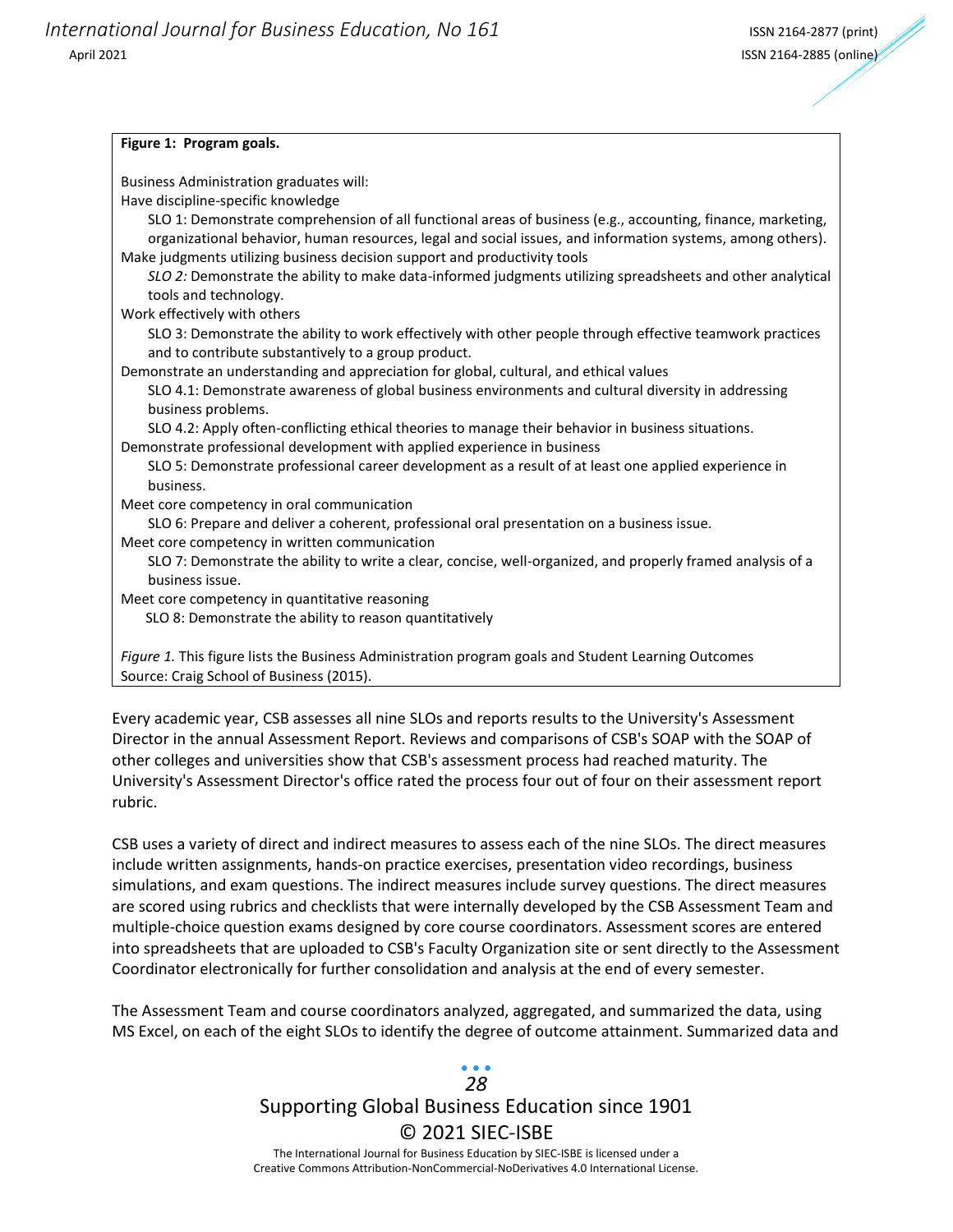comparison with benchmark and target levels are interpreted, integrated, and documented in CSB's Annual Assessment report submitted to the University's Director of Assessment. The report, a 15-page text-based write up, is made available to all CSB's faculty in CSB's intranet.

CSB's Committee on Undergraduate Program (CUP) is responsible for monitoring the undergraduate program, suggesting curriculum and course changes, and reviewing changes proposed by others. Additionally, the CSB Assessment Team is responsible for overseeing and coordinating assessment activities and result analysis. One member of the curriculum committee is also in the Assessment Team and serves as the liaison between the two entities.

In coordination with CUP, the Assessment Team works with course coordinators to ensure assessment activities are conducted on time, and the measurement instruments are used appropriately. The CSB Deans and members of the Assessment Team analyze assessment results and report these to CUP, Department Chairs, and faculty during faculty meetings. Faculty are asked to emphasize the areas where results are lower than expected. The assessment process is illustrated in Figure 2.



The primary researcher participated in the analysis and documentation of the CSB assessment process. She also collaborated in writing the assessment plan and the assessment report in previous years. In this project, she acted as the subject matter expert and project coordinator. The student collaborators had all completed training in data analytics and data visualization. They were briefed on the user and systems requirements and were clear on what the Dashboard should include.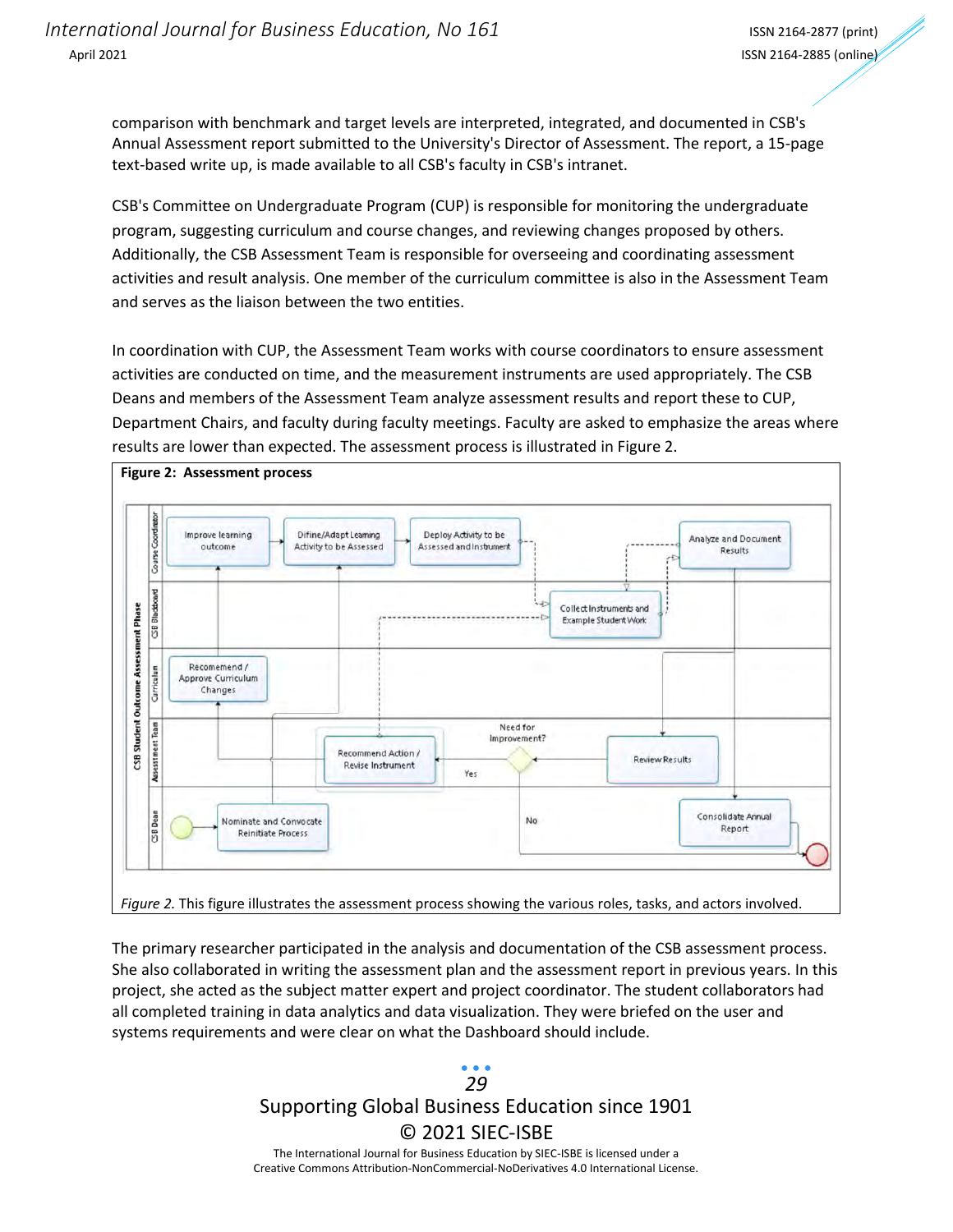#### **Phase 2. Design and Construction**

The design of the Dashboar[d](https://tableau.fresnostate.edu/?:iid=1#/views/TableauAssessmentPresentation/TableauPresentation) was an iterative process. Several tools to build dashboards exist, including SAP BusinessObjects Lumira, QlikView, and Oracle's Business Intelligence Suite. The University had recently acquired a Tableau enterprise license to monitor institutional performance. The license allowed for dashboards to be hosted on a server and be accessible to authorized users.

The project team consolidated and cleansed the assessment data collected by instructors into sets of MS Excel spreadsheets. As expected, this consolidation was time-consuming since files required reformatting to make them suitable to load to Tableau sheets. Multiple Tableau charts were created and presented for feedback to members of the Assessment Team. This feedback, in turn, provided input for changes and adaptations to the Tableau sheets. In parallel, the team graphic designer created the layout and style for the complete Dashboard.

Once the example charts were reviewed and agreed upon, the sheets were integrated into a Tableau dashboard. Finally, the dashboard was published to the Tableau Server and the link to the Dashboard was distributed to the Assessment Team for further review.

#### **Phase 3. Evaluation and Reflection**

The Dashboard was presented to the CSB faculty during the annual faculty assembly. The presentation stimulated impromptu discussions of results and praise for the work of the development team. Soon after, the researcher brought the output to CUP for confirmation of the accuracy of the displays and further discussion.

#### **Phase 4. Implementation and Dissemination**

The Dashboard was presented to course coordinators to prompt feedback for improvement and to disseminate the most recent assessment results. Additionally, to promote general faculty and student awareness and interest, a set of infographics showing the student learning outcomes, assessment timeline, and assessment measures were designed and posted to walls in faculty and student areas in the building as a constant visual aid and a reminder of program goals. Figure 3 shows one of these infographics. Instructions and server links to access the Dashboard were posted on the intranet as well and sent as an announcement encouraging faculty to view it.

> Supporting Global Business Education since 1901 © 2021 SIEC-ISBE The International Journal for Business Education by SIEC-ISBE is licensed under a *30*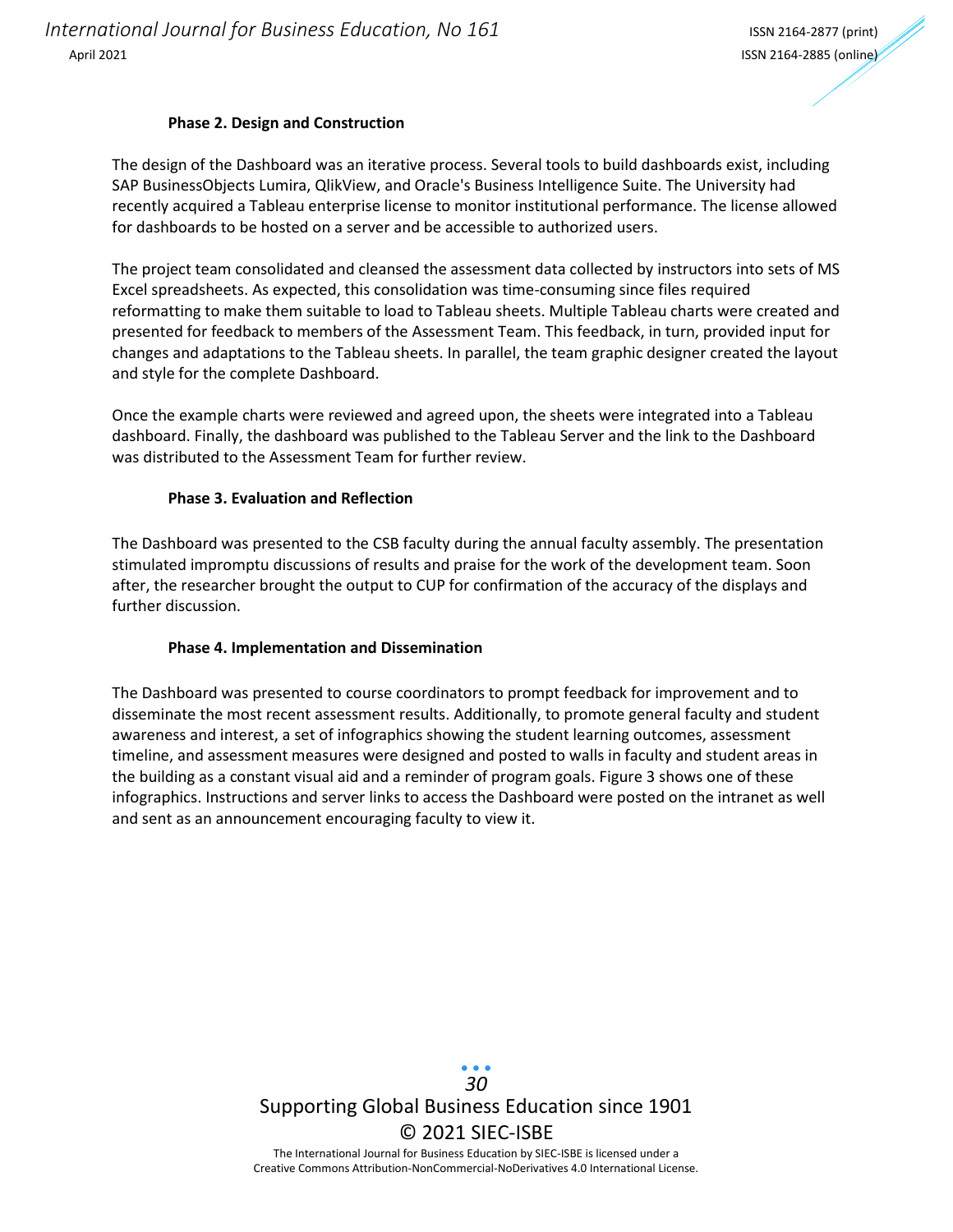

Lastly, to reinforce the proper documentation of the improvement actions that instructors had implemented in their courses because of analyzing assessment results, a survey was created. The survey was deployed to all faculty in early fall 2018. This information was consolidated and presented as closing-the-loop activities in the Assessment Report (Craig School of Business, 2018). The AACSB external visitation team had access to the Dashboard during their visit in early 2019.

#### **Results and Discussion**

The Dashboard shows, for each student learning outcome, graphics with assessment results, benchmark scores and targets, and a brief description of the method used to assess each outcome. The nine outcomes are represented in the Dashboard. Figures 4 and Figure 5 show a section of the Dashboard displaying the results of two goals.

Survey results were consolidated, and improvement actions were outlined based on deficiencies for each goal (Craig School of Business, 2018). A couple of examples of improvement actions, toward Goal 2 and Goal 8, respectively, are described below.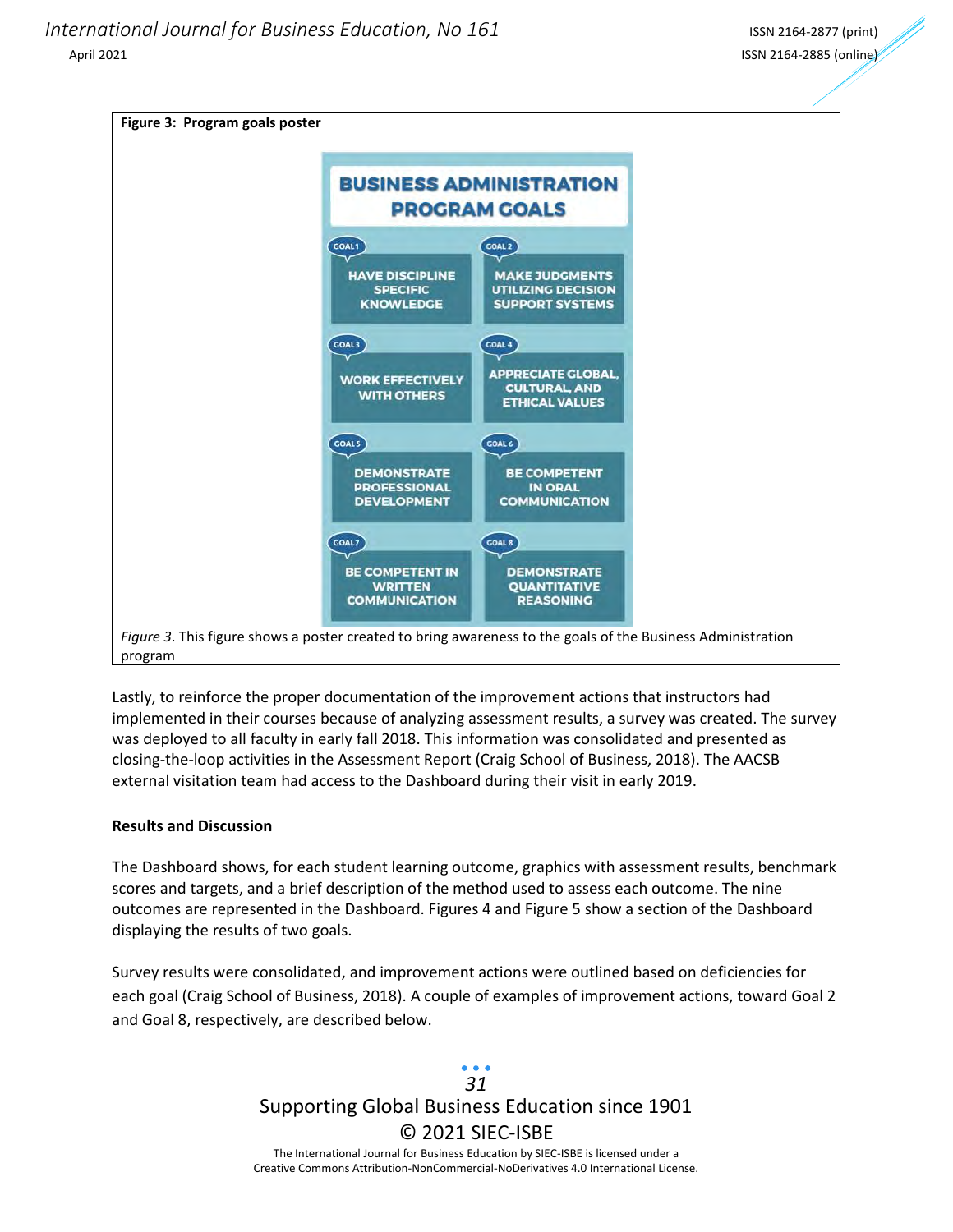



Supporting Global Business Education since 1901 © 2021 SIEC-ISBE The International Journal for Business Education by SIEC-ISBE is licensed under a *32*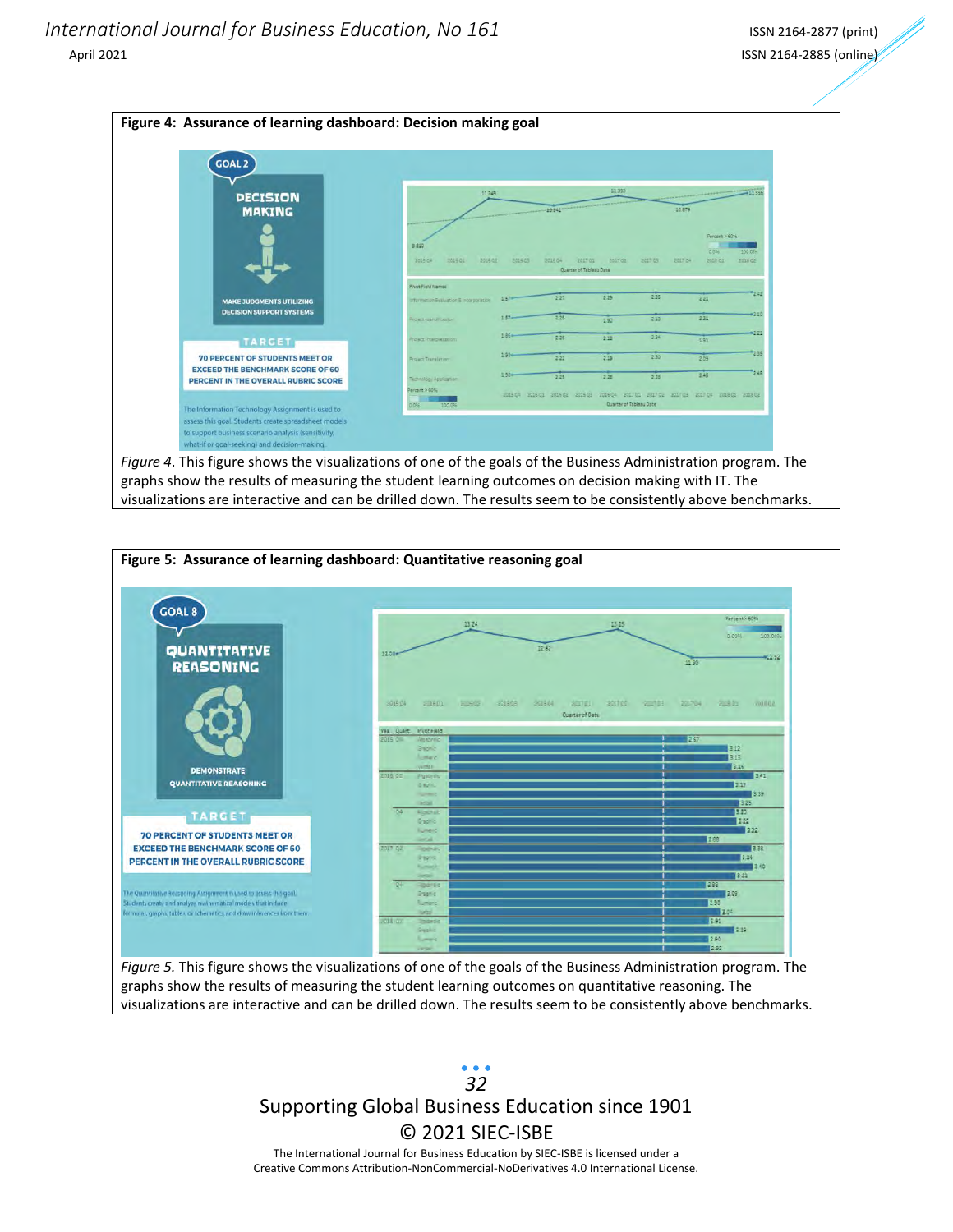In an effort to improve the results of Decision-Making with IT (Goal 2), Instructors emphasized the importance of (1) building a decision support system where input variables are easily adjustable and output variables are automatically updated and (2) providing a clear written interpretation of results by all students. Students are now required to suggest possible courses of action and select the most viable option to recommend. The effect of these actions resulted in an increase in scores in the Interpretation category from 62 percent to 75 percent. Additionally, having a write-up allowed more evidence to assess students' ability to interpret results after using the decision support tool. With more evidence to assess, assessment results were more accurate and on target. Other courses, including statistics and accounting, have incorporated the use of software to solve problems such as Excel and statistics software JMP. Furthermore, a spreadsheet modeling course was created to address data decision making while improving Excel proficiency.

Quantitative Reasoning (Goal 8) is an area where additional improvements have been made to increase the benchmarks and targets already being met. CSB requires students to take one quantitative analysis and two business statistics courses as part of the curriculum. The course coordinator, a faculty member, meets with all instructors to discuss assessment results so that improvements can be addressed and implemented. The tight coordination across sections has proven successful and benchmarks and targets are exceeded consistently. One initiative is to offer an elective lab staffed by a faculty member and student tutors for students enrolled in these courses. Students receive help in understanding the concepts discussed in class and solving practice exercises. Another initiative is an extensive set of study materials and videos for students that are available on the campus' learning management system. More recently, instructors are using textbook publisher materials and quizzes to provide further practice for students. New faculty teaching these courses are actively using classroom technology like Excel and JMP for analysis and OneNote and Kahoot to enhance classroom learning. OneNote is used as an electronic whiteboard, so students have immediate access to class notes and problem solutions discussed in class.

Improvements were identified and implemented for most of the learning goals. The faculty contributed to closing the loop activities. The resulting self-evaluation reports and documentation of closing the loop activities supported the extension of AACSB accreditation for the School through the 2023-2024 academic year (AACSB, 2019).

Subsequent to the extension of accreditation, maintaining the focus on assurance of learning and documentation for closing the loop activities has been a challenge. Faculty interest in interacting with the Dashboard waned after reaccreditation was granted. The top CSB administration changed and the Assessment Team disbanded. The buy-in from a new administration and new Assessment Team Dashboard is necessary in order for the Dashboard to be readily updated and again provide structure for tracking assurance of learning and quality improvement.

### **Discussion and Implications**

The intent of outcomes-based assessment and evaluation is to implement the collection of data that are of both sufficient volume and quality, analyze the data to confirm hunches and provide new insights, and take appropriate actions toward improvement. Analytics dashboards are a valuable tool to ensure effective organization of and access to data and to acquire insights. However, to succeed in providing

## Supporting Global Business Education since 1901 © 2021 SIEC-ISBE The International Journal for Business Education by SIEC-ISBE is licensed under a *33*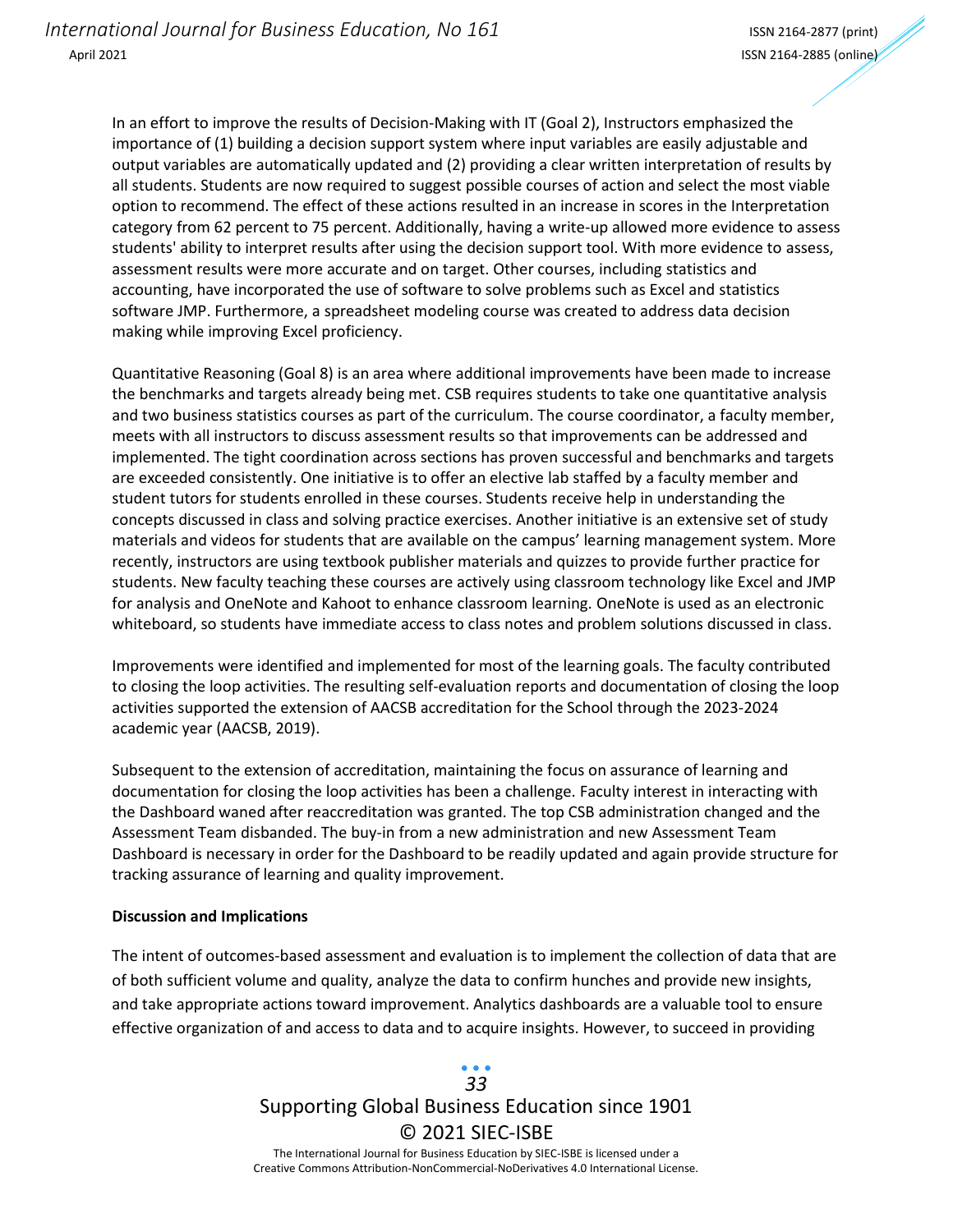those insights, the data needs to be accessible, understandable, and engaging to the user. A good dashboard invites a user to become an active analyst, not just a passive viewer, and helps the user to become a more effective stakeholder in their roles.

A desirable facet of a dashboard to support student learning assessment is for the design of the dashboard to cohere to the organizational structure and planning documents of the University, and particularly the unit of the University that will be the primary users of the dashboard. Ideally, the user can easily connect dashboard-reporting options to the organization of courses and majors by college and department, priorities in strategic plans, and goals/objectives in student learning assessment plans. The dashboard presented in this article was associated clearly with the business administration major and courses offered as part of that major. Each component of the Dashboard corresponded to one of the established student learning outcomes. Maintaining such coherence improves the integrity of data collection, avoids confusion in understanding dashboard presentations, and enhances the overall success of both the Dashboard and the programs and plans to which they conform.

While this article focuses on a dashboard to track assurance of learning and quality improvement, another important focus of attention for assessing success in accomplishing the mission of an educational program is performance in terms of enrollments, student demographics, and graduation/retention (Denwattana and Saengsai, 2016; Lucio et al., 2018; Schwendimann et al., 2017; Muntean, Sabau, Bologa, Surcel, Florea, 2010). At CSB, these data are managed and reported by the Office of Institutional Effectiveness, which also uses Tableau and maintains an impressive collection of dashboards. The common technology platform allows easy joins between data sources and improves the ease of learning for a user of the University's dashboards with CSB's dashboard, and vice versa.

#### **Future Research**

The ultimate effectiveness of a student learning outcomes dashboard, or any analytics dashboard, is whether the dashboard meaningfully informs key stakeholders like faculty, administration, and community partners. Beyond classifying and evaluating these dashboards in terms of their capabilities, a useful area of future research would be the development and administration of techniques and instruments that query these key stakeholder users as to their awareness, utilization, and evaluation of these dashboards. Such studies would inform those who develop and maintain these dashboards of opportunities to improve the content, capabilities, and promotion of these dashboards. Sharing the results of these studies will advance a collection of best practices for these analytics support systems.

The development of analytics dashboards at colleges and universities are often projects led by faculty, as is the case with the system presented in the article. Often it is faculty who envision and direct these projects because the required understanding of the fundamentals of data analytics and awareness of data analytics tools exists among the faculty. Additionally, again as is the case for CSB's program, external accreditation bodies often require that assessment of learning be largely faculty-driven rather

# Supporting Global Business Education since 1901 © 2021 SIEC-ISBE The International Journal for Business Education by SIEC-ISBE is licensed under a *34*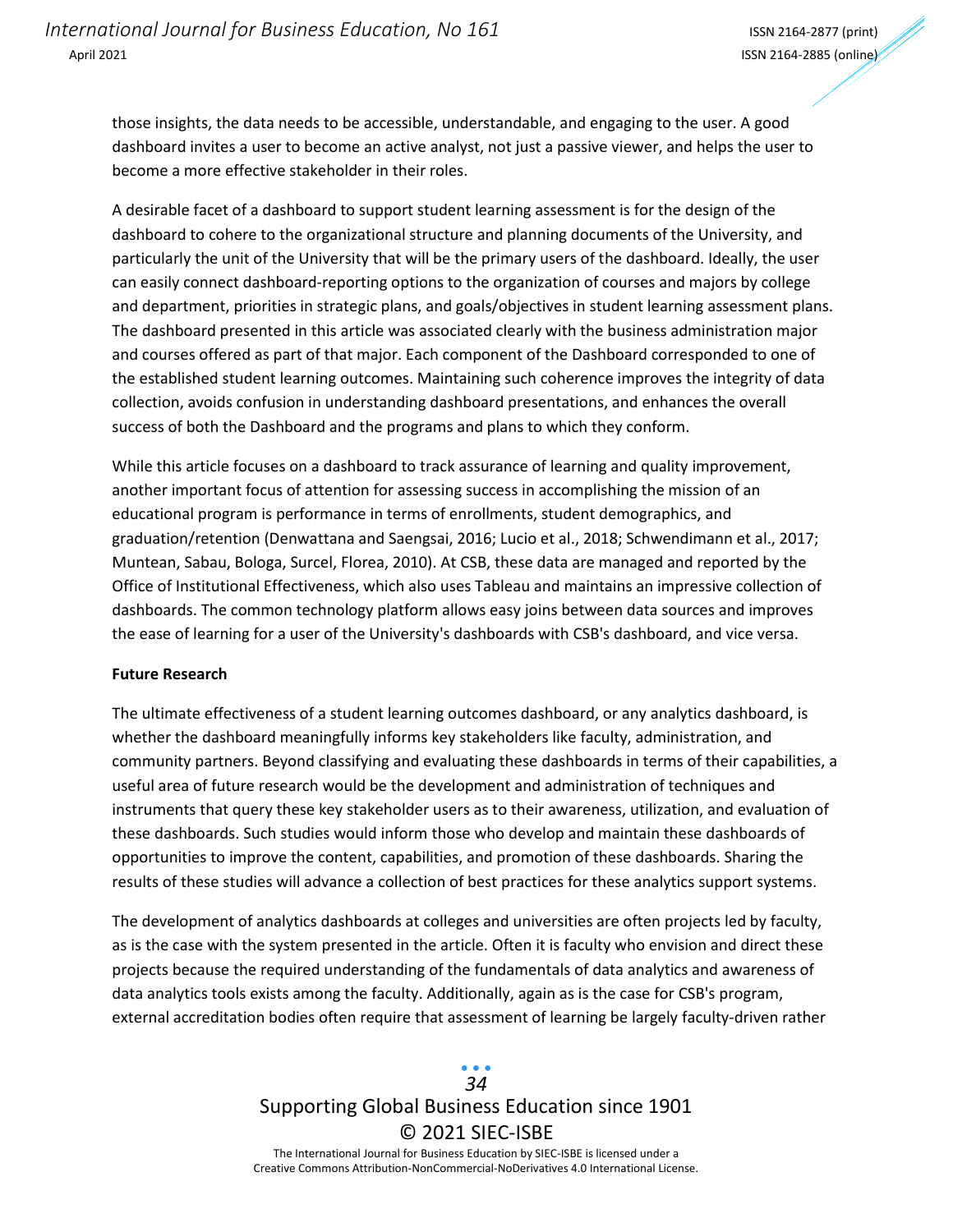than an endeavor conducted mostly by administrators or staff. A risk with these efforts being faculty-led is that a faculty may have a change in duties or take a leave, and the dashboards they created and maintained could suffer from inattention and become obsolete. In addition, if the overall collection of analytical activities is heavily focused on external accreditation, and those accreditation/reaccreditation processes occur only periodically, the products of analytics projects may get set aside and not be properly maintained. As dashboards at academic institutions are now fairly common, another area of useful research would be to examine the staffing and organizational location of analytics projects to find out what staff structures do best at making sure these development projects turn into sustained operations. It is likely that an operations team including faculty, administrators, and support staff will assure usefulness and improve sustainability.

#### **Conclusion**

The initiative to design and implement the Assurance of Learning Dashboard (the Dashboard) was successful in effectively disseminating assessment results, effectively motivating, and engaging faculty in the overall CSB assessment process. The project team developed and implemented the Dashboar[d,](https://tableau.fresnostate.edu/?:iid=1#/views/TableauAssessmentPresentation/TableauPresentation) a system that proved instrumental in disseminating results and engaging faculty participation. The Dashboard presents current and historical assessment results and allows interactive review and data analysis. The Dashboard was a core asset in the current accreditation cycle that ensured the extension of AACSB accreditation of the School's business administration degree programs. The Dashboard also facilitated the production of comparative reports to the University's Assessment Director.

Going forward, the dissemination of assessment results via the Dashboard can continue to foster discussion and trigger the implementation of formal actions to improve further the business administration programs. While our Dashboard project resulted in a capable, effective, and fully operational assessment system, a broader measure of success will be if the Dashboard becomes a routine part of academic programs beyond support to self-studies as part of an external review. Analytics dashboards are extremely effective in enhancing higher-level administration in colleges and universities, particularly in addressing admissions, enrollments, course demand, progress to graduation, and resource utilization. Problems and potential problems can be understood and detected, followed by corrective action. The hope here is that this success can be replicated with dashboards that address student learning outcomes and will be used meaningfully by faculty, leading to closing the loop in achieving student learning goals.

> Supporting Global Business Education since 1901 © 2021 SIEC-ISBE The International Journal for Business Education by SIEC-ISBE is licensed under a *35*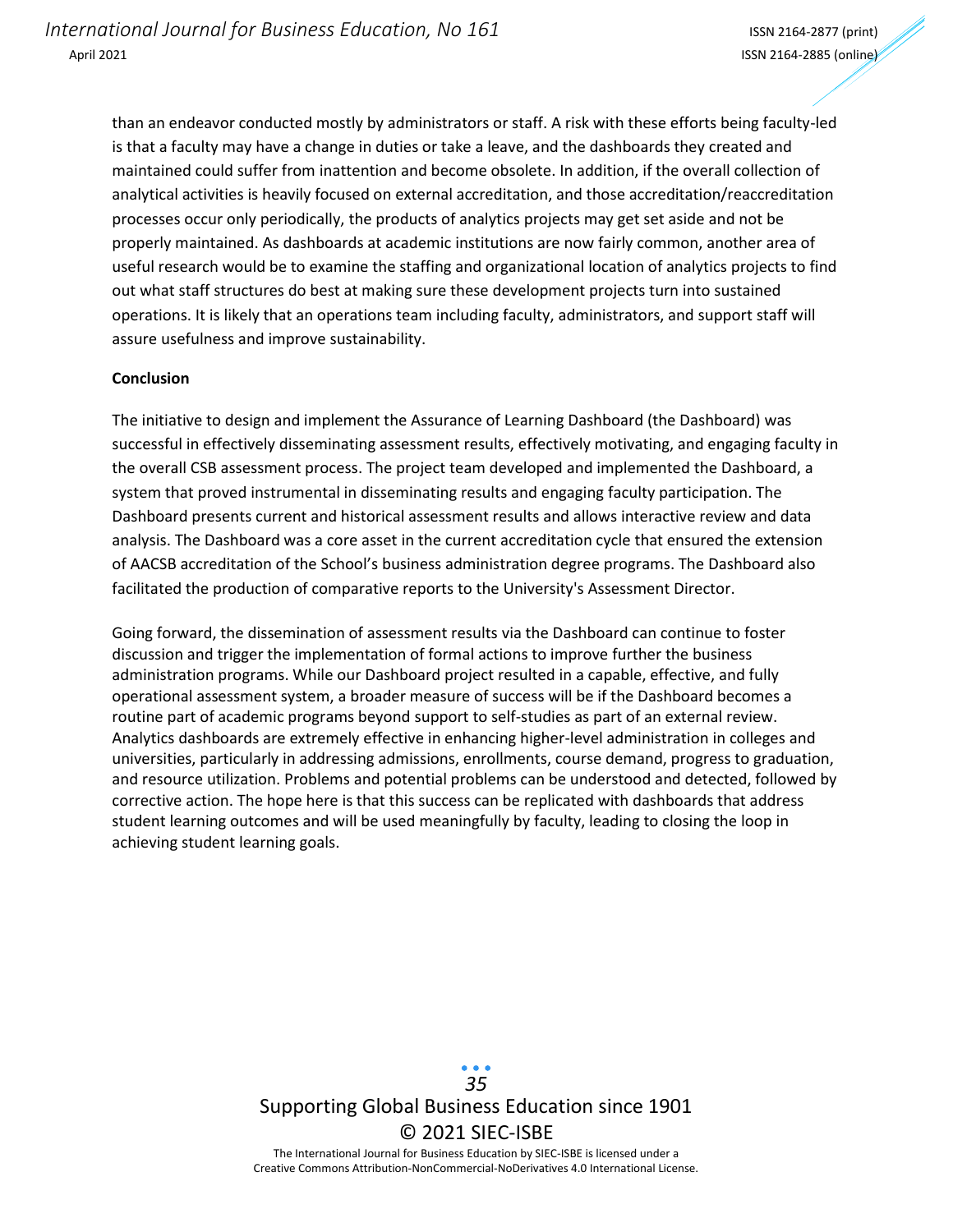#### **References**

- AACSB (2019). Confirming global quality and distinction in business education. *AACSB Newsroom*. Retrieve from https://www.aacsb.edu/newsroom/2019/6/confirming-global-quality-anddistinction-in-business-education
- Abduldaem, A., & Gravell, A. (2019). Principles for the design and development of dashboards: Literature review. In F. Uslu (ed.), *Proceedings of the 6th International Conference on Education and Social Sciences (INTCESS), 4-6 February 2019, Dubai, U.A.E.*
- Banta, T. W., & Blaich, C. (2010). Closing the assessment loop. *Change: The Magazine of Higher Learning*, *43*(1), 22-27.
- Bremser, W. G., & Wagner, W. P. (2013). Developing dashboards for performance management. *The CPA Journal*, *83*(7), 62.
- Craig School of Business. (2015). Business Administration: Student Outcomes Assessment Plan. Office of Institutional Effectiveness. Retrieved from http://www.fresnostate.edu/academics/oie/assessment/soap/csbsoaps.html
- Craig School of Business (2018). *AACSB Fifth Year Continuous Improvement Review Report*. Unpublished manuscript.
- Curtis, M. (2016, March). Getting faculty "on board" with assessment. *Watermark*. Retrieved from https://www.watermarkinsights.com/blog/getting-faculty-on-board-withassessment/?prevItm=577557818&prevCol=5806766&ts=57150
- Denwattana, N., & Saengsai, A. (2016). A framework of Thailand higher education dashboard system. In *2016 International Computer Science and Engineering Conference (ICSEC), 14-17 December 2016,* New York, NY: IEEE.
- Donhost, M. J., & Anfara Jr, V. A. (2010). Data-driven decision making. *Middle School Journal*, *42*(2), 56- 63.
- Eckerson, W. W. (2010). *Performance dashboards: measuring, monitoring, and managing your business*. Hoboken, NJ: John Wiley & Sons.
- Few, S. (2006). *Information dashboard design: The effective visual communication of data*. Sebastopol, CA: O'Reilly Media, Inc.
- Hevner, A. R., March, S. T., Park, J., & Ram, S. (2004). Design science in information systems research. *MIS quarterly*, 75-105.

# Supporting Global Business Education since 1901 © 2021 SIEC-ISBE *36*

The International Journal for Business Education by SIEC-ISBE is licensed under a Creative Commons Attribution-NonCommercial-NoDerivatives 4.0 International License.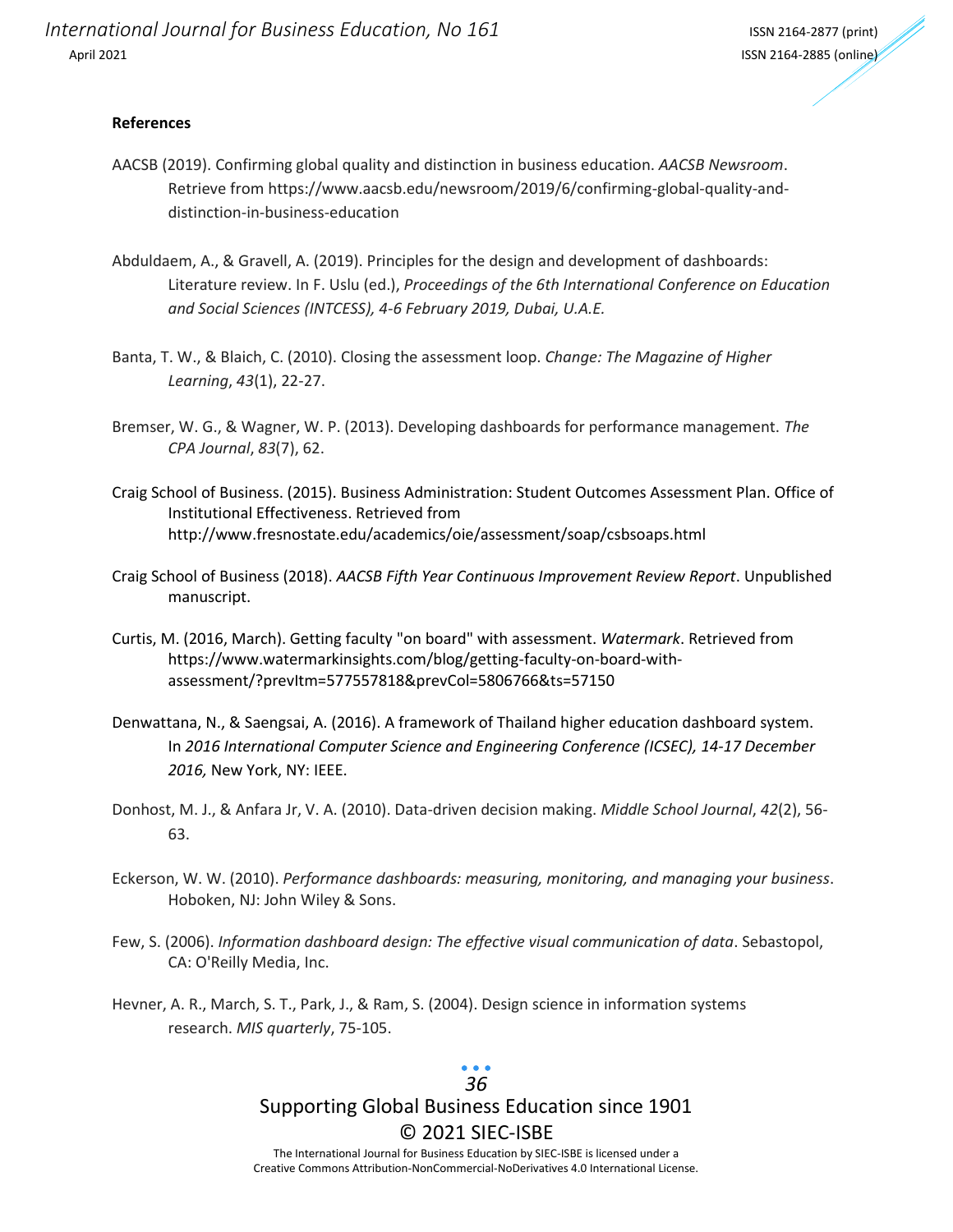- Iriberri, A. & Jacobs, A. (2020). Closing the loop: Dissemination of assessment results with data visualizations and Infographics, In *Proceedings of the 49th Annual Meeting of the Western Decision Sciences Institute (WDSI2020),* 7-10 April 2020, Portland, OR. *Retrieved from h*ttp://www.wdsinet.org/Annual\_Meetings/2020\_Proceedings/FinalSubmissions/178..pdf
- Lucio, R., Campbell, M., Detres, M., & Johnson, H. (2018). Using dashboards to engage faculty in improving academic programs and courses. *INTED*, *2018*, 12th.
- Martin, F., Ndoye, A., & Wilkins, P. (2016). Using learning analytics to enhance student learning in online courses based on quality Matters standards. *Journal of Educational Technology Systems*, *45*(2), 165-187.
- McKenney S, & Reeves, T.C. (2018). *Conducting educational design research*. New York, NY: Routledge.
- Muntean M.I., Sabau G., Bologa A., Surcel T.R., & Florea A.L. (2010). Performance dashboards for universities. In *Proceedings of the 2nd International conference on Manufacturing Engineering, Quality and Production Systems, 3 September* 2010, pp. 206-211.
- Negash, S., & Gray, P. (2004). Business intelligence. *Communications of the Association for Information Systems*, 13, 177-195.
- Provezis, S. (2011). Augustana College: An assessment review committee's role in engaging faculty (NILOA Examples of Good Assessment Practice). Urbana, IL: University of Illinois and Indiana University, National Institute for Learning Outcomes Assessment, July 2011. Retrieved from http://www.learningoutcomesassessment.org/AugustanaCaseStudy.html
- Roberts, L. D., Howell, J. A., & Seaman, K. (2017). Give me a customizable dashboard: Personalized learning analytics dashboards in higher education. *Technology, Knowledge and Learning*, *22*(3), 317-333.
- Sclater, N., Peasgood, A., & Mullan, J. (2016). Learning analytics in higher education: A review of UK and international practice. London: *Jisc.* Retrieved from https://www.jisc.ac.uk
- Schwendimann, B. A., Rodriguez-Triana, M. J., Vozniuk, A., Prieto, L. P., Boroujeni, M. S., Holzer, A., Gillet. D. & Dillenbourg, P. (2016). Perceiving learning at a glance: A systematic literature review of learning dashboard research. *IEEE Transactions on Learning Technologies*, *10*(1), 30-41.
- Shroyer, A. L., Lu, W. H., & Chandran, L. (2016). Drivers of dashboard development (3-D): a curricular continuous quality improvement approach. *Academic Medicine*, *91*(4), 517-521.
- Simon, H. A. (2019). *The sciences of the artificial*. Cambridge, MA: MIT Press.

### Supporting Global Business Education since 1901 © 2021 SIEC-ISBE The International Journal for Business Education by SIEC-ISBE is licensed under a *37*